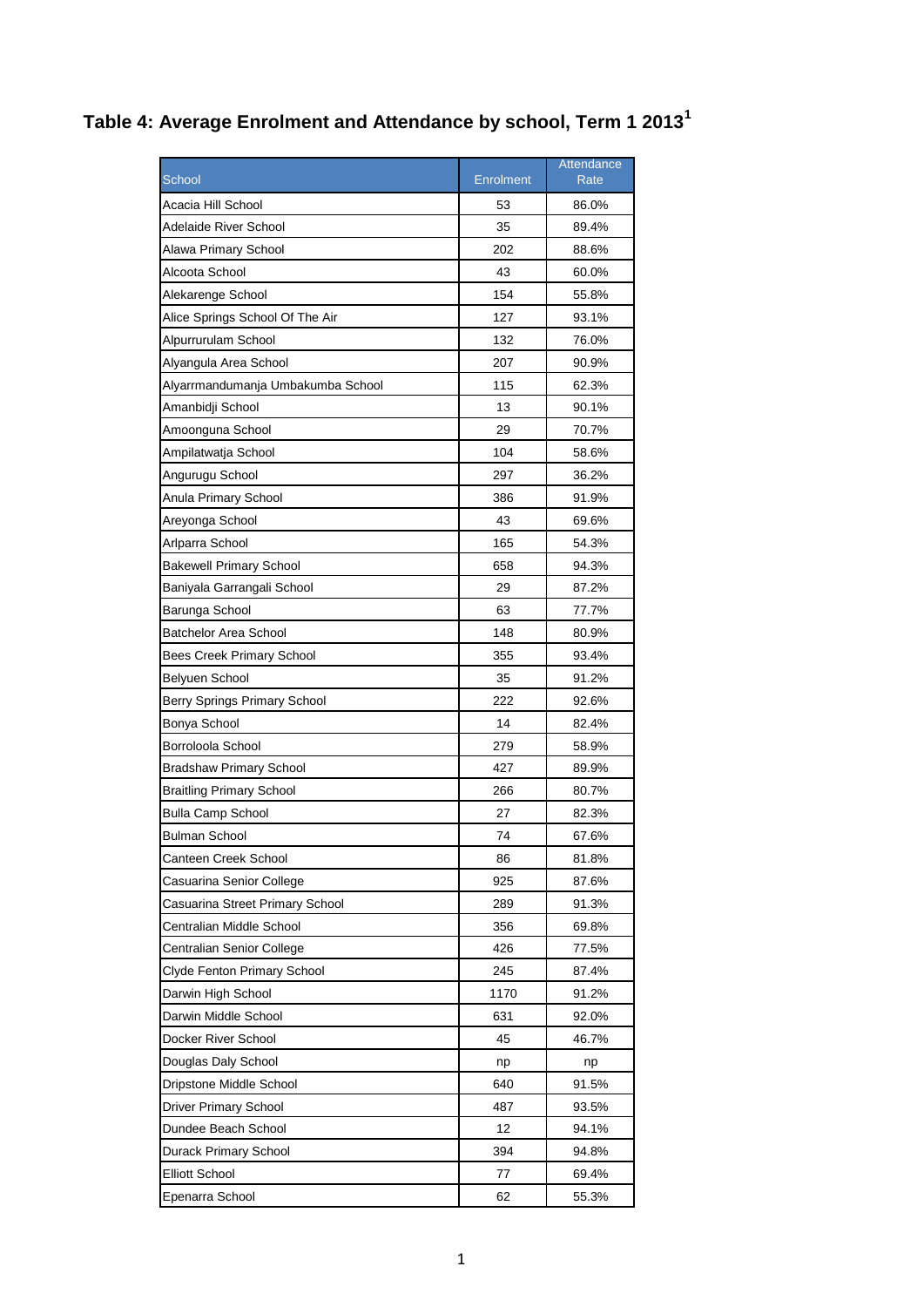| <b>Finke School</b><br>47.2%<br>35<br>Gapuwiyak School<br>291<br>58.9%<br>Gillen Primary School<br>294<br>87.0%<br>426<br>92.9%<br>Girraween Primary School<br>331<br><b>Gray Primary School</b><br>90.3%<br>310<br>Gunbalanya School<br>55.0%<br>33<br>Haasts Bluff School<br>79.9%<br>105<br>71.3%<br>Harts Range School<br><b>Henbury School</b><br>90<br>90.1%<br><b>Howard Springs Primary School</b><br>251<br>91.1%<br>91.2%<br>Humpty Doo Primary School<br>394<br>Imanpa School<br>29<br>71.0%<br>Jabiru Area School<br>293<br>78.0%<br>117<br>61.5%<br>Jilkminggan School<br>Jingili Primary School<br>342<br>91.6%<br>Kalkaringi School<br>155<br>79.8%<br>238<br>Karama Primary School<br>88.0%<br>635<br>76.1%<br>Katherine High School<br>Katherine School Of The Air<br>225<br>98.9%<br>Katherine South Primary School<br>406<br>89.5%<br>Kiana School<br>np<br>np<br>Kintore Street School<br>21<br>91.6%<br>208<br>51.0%<br>Lajamanu School<br>Laramba School<br>63<br>65.4%<br>Larapinta Primary School<br>290<br>90.9%<br>392<br>Larrakeyah Primary School<br>90.2%<br>524<br>Leanyer Primary School<br>92.7%<br>124<br>Ludmilla Primary School<br>85.8%<br>MacFarlane Primary School<br>204<br>85.5%<br>Malak Primary School<br>284<br>88.0%<br>Mamaruni School<br>84<br>72.4%<br>714<br>Maningrida School<br>47.9%<br>Manunda Terrace Primary School<br>219<br>87.2%<br>Manyallaluk School<br>22<br>84.0%<br>49<br>Mataranka School<br>81.4%<br>Mbunghara School<br>np<br>np<br>25<br>Middle Point School<br>81.4%<br>Milikapiti School<br>84<br>81.2%<br>Milingimbi School<br>339<br>47.4%<br>Millner Primary School<br>230<br>85.3%<br>Milyakburra School<br>35<br>82.7%<br>198<br>Minyerri School<br>86.0%<br>Moil Primary School<br>318<br>90.7%<br>Moulden Primary School<br>411<br>86.1%<br>82<br>Mount Allan School<br>53.2%<br>Mulga Bore School<br>26<br>47.5%<br>Murray Downs School<br>41<br>82.1% |                  |                  | Attendance |
|------------------------------------------------------------------------------------------------------------------------------------------------------------------------------------------------------------------------------------------------------------------------------------------------------------------------------------------------------------------------------------------------------------------------------------------------------------------------------------------------------------------------------------------------------------------------------------------------------------------------------------------------------------------------------------------------------------------------------------------------------------------------------------------------------------------------------------------------------------------------------------------------------------------------------------------------------------------------------------------------------------------------------------------------------------------------------------------------------------------------------------------------------------------------------------------------------------------------------------------------------------------------------------------------------------------------------------------------------------------------------------------------------------------------------------------------------------------------------------------------------------------------------------------------------------------------------------------------------------------------------------------------------------------------------------------------------------------------------------------------------------------------------------------------------------------------------------------------------------------------------------------------------------------------------------|------------------|------------------|------------|
|                                                                                                                                                                                                                                                                                                                                                                                                                                                                                                                                                                                                                                                                                                                                                                                                                                                                                                                                                                                                                                                                                                                                                                                                                                                                                                                                                                                                                                                                                                                                                                                                                                                                                                                                                                                                                                                                                                                                    | School           | <b>Enrolment</b> | Rate       |
|                                                                                                                                                                                                                                                                                                                                                                                                                                                                                                                                                                                                                                                                                                                                                                                                                                                                                                                                                                                                                                                                                                                                                                                                                                                                                                                                                                                                                                                                                                                                                                                                                                                                                                                                                                                                                                                                                                                                    |                  |                  |            |
|                                                                                                                                                                                                                                                                                                                                                                                                                                                                                                                                                                                                                                                                                                                                                                                                                                                                                                                                                                                                                                                                                                                                                                                                                                                                                                                                                                                                                                                                                                                                                                                                                                                                                                                                                                                                                                                                                                                                    |                  |                  |            |
|                                                                                                                                                                                                                                                                                                                                                                                                                                                                                                                                                                                                                                                                                                                                                                                                                                                                                                                                                                                                                                                                                                                                                                                                                                                                                                                                                                                                                                                                                                                                                                                                                                                                                                                                                                                                                                                                                                                                    |                  |                  |            |
|                                                                                                                                                                                                                                                                                                                                                                                                                                                                                                                                                                                                                                                                                                                                                                                                                                                                                                                                                                                                                                                                                                                                                                                                                                                                                                                                                                                                                                                                                                                                                                                                                                                                                                                                                                                                                                                                                                                                    |                  |                  |            |
|                                                                                                                                                                                                                                                                                                                                                                                                                                                                                                                                                                                                                                                                                                                                                                                                                                                                                                                                                                                                                                                                                                                                                                                                                                                                                                                                                                                                                                                                                                                                                                                                                                                                                                                                                                                                                                                                                                                                    |                  |                  |            |
|                                                                                                                                                                                                                                                                                                                                                                                                                                                                                                                                                                                                                                                                                                                                                                                                                                                                                                                                                                                                                                                                                                                                                                                                                                                                                                                                                                                                                                                                                                                                                                                                                                                                                                                                                                                                                                                                                                                                    |                  |                  |            |
|                                                                                                                                                                                                                                                                                                                                                                                                                                                                                                                                                                                                                                                                                                                                                                                                                                                                                                                                                                                                                                                                                                                                                                                                                                                                                                                                                                                                                                                                                                                                                                                                                                                                                                                                                                                                                                                                                                                                    |                  |                  |            |
|                                                                                                                                                                                                                                                                                                                                                                                                                                                                                                                                                                                                                                                                                                                                                                                                                                                                                                                                                                                                                                                                                                                                                                                                                                                                                                                                                                                                                                                                                                                                                                                                                                                                                                                                                                                                                                                                                                                                    |                  |                  |            |
|                                                                                                                                                                                                                                                                                                                                                                                                                                                                                                                                                                                                                                                                                                                                                                                                                                                                                                                                                                                                                                                                                                                                                                                                                                                                                                                                                                                                                                                                                                                                                                                                                                                                                                                                                                                                                                                                                                                                    |                  |                  |            |
|                                                                                                                                                                                                                                                                                                                                                                                                                                                                                                                                                                                                                                                                                                                                                                                                                                                                                                                                                                                                                                                                                                                                                                                                                                                                                                                                                                                                                                                                                                                                                                                                                                                                                                                                                                                                                                                                                                                                    |                  |                  |            |
|                                                                                                                                                                                                                                                                                                                                                                                                                                                                                                                                                                                                                                                                                                                                                                                                                                                                                                                                                                                                                                                                                                                                                                                                                                                                                                                                                                                                                                                                                                                                                                                                                                                                                                                                                                                                                                                                                                                                    |                  |                  |            |
|                                                                                                                                                                                                                                                                                                                                                                                                                                                                                                                                                                                                                                                                                                                                                                                                                                                                                                                                                                                                                                                                                                                                                                                                                                                                                                                                                                                                                                                                                                                                                                                                                                                                                                                                                                                                                                                                                                                                    |                  |                  |            |
|                                                                                                                                                                                                                                                                                                                                                                                                                                                                                                                                                                                                                                                                                                                                                                                                                                                                                                                                                                                                                                                                                                                                                                                                                                                                                                                                                                                                                                                                                                                                                                                                                                                                                                                                                                                                                                                                                                                                    |                  |                  |            |
|                                                                                                                                                                                                                                                                                                                                                                                                                                                                                                                                                                                                                                                                                                                                                                                                                                                                                                                                                                                                                                                                                                                                                                                                                                                                                                                                                                                                                                                                                                                                                                                                                                                                                                                                                                                                                                                                                                                                    |                  |                  |            |
|                                                                                                                                                                                                                                                                                                                                                                                                                                                                                                                                                                                                                                                                                                                                                                                                                                                                                                                                                                                                                                                                                                                                                                                                                                                                                                                                                                                                                                                                                                                                                                                                                                                                                                                                                                                                                                                                                                                                    |                  |                  |            |
|                                                                                                                                                                                                                                                                                                                                                                                                                                                                                                                                                                                                                                                                                                                                                                                                                                                                                                                                                                                                                                                                                                                                                                                                                                                                                                                                                                                                                                                                                                                                                                                                                                                                                                                                                                                                                                                                                                                                    |                  |                  |            |
|                                                                                                                                                                                                                                                                                                                                                                                                                                                                                                                                                                                                                                                                                                                                                                                                                                                                                                                                                                                                                                                                                                                                                                                                                                                                                                                                                                                                                                                                                                                                                                                                                                                                                                                                                                                                                                                                                                                                    |                  |                  |            |
|                                                                                                                                                                                                                                                                                                                                                                                                                                                                                                                                                                                                                                                                                                                                                                                                                                                                                                                                                                                                                                                                                                                                                                                                                                                                                                                                                                                                                                                                                                                                                                                                                                                                                                                                                                                                                                                                                                                                    |                  |                  |            |
|                                                                                                                                                                                                                                                                                                                                                                                                                                                                                                                                                                                                                                                                                                                                                                                                                                                                                                                                                                                                                                                                                                                                                                                                                                                                                                                                                                                                                                                                                                                                                                                                                                                                                                                                                                                                                                                                                                                                    |                  |                  |            |
|                                                                                                                                                                                                                                                                                                                                                                                                                                                                                                                                                                                                                                                                                                                                                                                                                                                                                                                                                                                                                                                                                                                                                                                                                                                                                                                                                                                                                                                                                                                                                                                                                                                                                                                                                                                                                                                                                                                                    |                  |                  |            |
|                                                                                                                                                                                                                                                                                                                                                                                                                                                                                                                                                                                                                                                                                                                                                                                                                                                                                                                                                                                                                                                                                                                                                                                                                                                                                                                                                                                                                                                                                                                                                                                                                                                                                                                                                                                                                                                                                                                                    |                  |                  |            |
|                                                                                                                                                                                                                                                                                                                                                                                                                                                                                                                                                                                                                                                                                                                                                                                                                                                                                                                                                                                                                                                                                                                                                                                                                                                                                                                                                                                                                                                                                                                                                                                                                                                                                                                                                                                                                                                                                                                                    |                  |                  |            |
|                                                                                                                                                                                                                                                                                                                                                                                                                                                                                                                                                                                                                                                                                                                                                                                                                                                                                                                                                                                                                                                                                                                                                                                                                                                                                                                                                                                                                                                                                                                                                                                                                                                                                                                                                                                                                                                                                                                                    |                  |                  |            |
|                                                                                                                                                                                                                                                                                                                                                                                                                                                                                                                                                                                                                                                                                                                                                                                                                                                                                                                                                                                                                                                                                                                                                                                                                                                                                                                                                                                                                                                                                                                                                                                                                                                                                                                                                                                                                                                                                                                                    |                  |                  |            |
|                                                                                                                                                                                                                                                                                                                                                                                                                                                                                                                                                                                                                                                                                                                                                                                                                                                                                                                                                                                                                                                                                                                                                                                                                                                                                                                                                                                                                                                                                                                                                                                                                                                                                                                                                                                                                                                                                                                                    |                  |                  |            |
|                                                                                                                                                                                                                                                                                                                                                                                                                                                                                                                                                                                                                                                                                                                                                                                                                                                                                                                                                                                                                                                                                                                                                                                                                                                                                                                                                                                                                                                                                                                                                                                                                                                                                                                                                                                                                                                                                                                                    |                  |                  |            |
|                                                                                                                                                                                                                                                                                                                                                                                                                                                                                                                                                                                                                                                                                                                                                                                                                                                                                                                                                                                                                                                                                                                                                                                                                                                                                                                                                                                                                                                                                                                                                                                                                                                                                                                                                                                                                                                                                                                                    |                  |                  |            |
|                                                                                                                                                                                                                                                                                                                                                                                                                                                                                                                                                                                                                                                                                                                                                                                                                                                                                                                                                                                                                                                                                                                                                                                                                                                                                                                                                                                                                                                                                                                                                                                                                                                                                                                                                                                                                                                                                                                                    |                  |                  |            |
|                                                                                                                                                                                                                                                                                                                                                                                                                                                                                                                                                                                                                                                                                                                                                                                                                                                                                                                                                                                                                                                                                                                                                                                                                                                                                                                                                                                                                                                                                                                                                                                                                                                                                                                                                                                                                                                                                                                                    |                  |                  |            |
|                                                                                                                                                                                                                                                                                                                                                                                                                                                                                                                                                                                                                                                                                                                                                                                                                                                                                                                                                                                                                                                                                                                                                                                                                                                                                                                                                                                                                                                                                                                                                                                                                                                                                                                                                                                                                                                                                                                                    |                  |                  |            |
|                                                                                                                                                                                                                                                                                                                                                                                                                                                                                                                                                                                                                                                                                                                                                                                                                                                                                                                                                                                                                                                                                                                                                                                                                                                                                                                                                                                                                                                                                                                                                                                                                                                                                                                                                                                                                                                                                                                                    |                  |                  |            |
|                                                                                                                                                                                                                                                                                                                                                                                                                                                                                                                                                                                                                                                                                                                                                                                                                                                                                                                                                                                                                                                                                                                                                                                                                                                                                                                                                                                                                                                                                                                                                                                                                                                                                                                                                                                                                                                                                                                                    |                  |                  |            |
|                                                                                                                                                                                                                                                                                                                                                                                                                                                                                                                                                                                                                                                                                                                                                                                                                                                                                                                                                                                                                                                                                                                                                                                                                                                                                                                                                                                                                                                                                                                                                                                                                                                                                                                                                                                                                                                                                                                                    |                  |                  |            |
|                                                                                                                                                                                                                                                                                                                                                                                                                                                                                                                                                                                                                                                                                                                                                                                                                                                                                                                                                                                                                                                                                                                                                                                                                                                                                                                                                                                                                                                                                                                                                                                                                                                                                                                                                                                                                                                                                                                                    |                  |                  |            |
|                                                                                                                                                                                                                                                                                                                                                                                                                                                                                                                                                                                                                                                                                                                                                                                                                                                                                                                                                                                                                                                                                                                                                                                                                                                                                                                                                                                                                                                                                                                                                                                                                                                                                                                                                                                                                                                                                                                                    |                  |                  |            |
|                                                                                                                                                                                                                                                                                                                                                                                                                                                                                                                                                                                                                                                                                                                                                                                                                                                                                                                                                                                                                                                                                                                                                                                                                                                                                                                                                                                                                                                                                                                                                                                                                                                                                                                                                                                                                                                                                                                                    |                  |                  |            |
|                                                                                                                                                                                                                                                                                                                                                                                                                                                                                                                                                                                                                                                                                                                                                                                                                                                                                                                                                                                                                                                                                                                                                                                                                                                                                                                                                                                                                                                                                                                                                                                                                                                                                                                                                                                                                                                                                                                                    |                  |                  |            |
|                                                                                                                                                                                                                                                                                                                                                                                                                                                                                                                                                                                                                                                                                                                                                                                                                                                                                                                                                                                                                                                                                                                                                                                                                                                                                                                                                                                                                                                                                                                                                                                                                                                                                                                                                                                                                                                                                                                                    |                  |                  |            |
|                                                                                                                                                                                                                                                                                                                                                                                                                                                                                                                                                                                                                                                                                                                                                                                                                                                                                                                                                                                                                                                                                                                                                                                                                                                                                                                                                                                                                                                                                                                                                                                                                                                                                                                                                                                                                                                                                                                                    |                  |                  |            |
|                                                                                                                                                                                                                                                                                                                                                                                                                                                                                                                                                                                                                                                                                                                                                                                                                                                                                                                                                                                                                                                                                                                                                                                                                                                                                                                                                                                                                                                                                                                                                                                                                                                                                                                                                                                                                                                                                                                                    |                  |                  |            |
|                                                                                                                                                                                                                                                                                                                                                                                                                                                                                                                                                                                                                                                                                                                                                                                                                                                                                                                                                                                                                                                                                                                                                                                                                                                                                                                                                                                                                                                                                                                                                                                                                                                                                                                                                                                                                                                                                                                                    |                  |                  |            |
|                                                                                                                                                                                                                                                                                                                                                                                                                                                                                                                                                                                                                                                                                                                                                                                                                                                                                                                                                                                                                                                                                                                                                                                                                                                                                                                                                                                                                                                                                                                                                                                                                                                                                                                                                                                                                                                                                                                                    |                  |                  |            |
|                                                                                                                                                                                                                                                                                                                                                                                                                                                                                                                                                                                                                                                                                                                                                                                                                                                                                                                                                                                                                                                                                                                                                                                                                                                                                                                                                                                                                                                                                                                                                                                                                                                                                                                                                                                                                                                                                                                                    |                  |                  |            |
|                                                                                                                                                                                                                                                                                                                                                                                                                                                                                                                                                                                                                                                                                                                                                                                                                                                                                                                                                                                                                                                                                                                                                                                                                                                                                                                                                                                                                                                                                                                                                                                                                                                                                                                                                                                                                                                                                                                                    |                  |                  |            |
|                                                                                                                                                                                                                                                                                                                                                                                                                                                                                                                                                                                                                                                                                                                                                                                                                                                                                                                                                                                                                                                                                                                                                                                                                                                                                                                                                                                                                                                                                                                                                                                                                                                                                                                                                                                                                                                                                                                                    |                  |                  |            |
|                                                                                                                                                                                                                                                                                                                                                                                                                                                                                                                                                                                                                                                                                                                                                                                                                                                                                                                                                                                                                                                                                                                                                                                                                                                                                                                                                                                                                                                                                                                                                                                                                                                                                                                                                                                                                                                                                                                                    |                  |                  |            |
|                                                                                                                                                                                                                                                                                                                                                                                                                                                                                                                                                                                                                                                                                                                                                                                                                                                                                                                                                                                                                                                                                                                                                                                                                                                                                                                                                                                                                                                                                                                                                                                                                                                                                                                                                                                                                                                                                                                                    |                  |                  |            |
|                                                                                                                                                                                                                                                                                                                                                                                                                                                                                                                                                                                                                                                                                                                                                                                                                                                                                                                                                                                                                                                                                                                                                                                                                                                                                                                                                                                                                                                                                                                                                                                                                                                                                                                                                                                                                                                                                                                                    | Mutitjulu School | 25               | 67.9%      |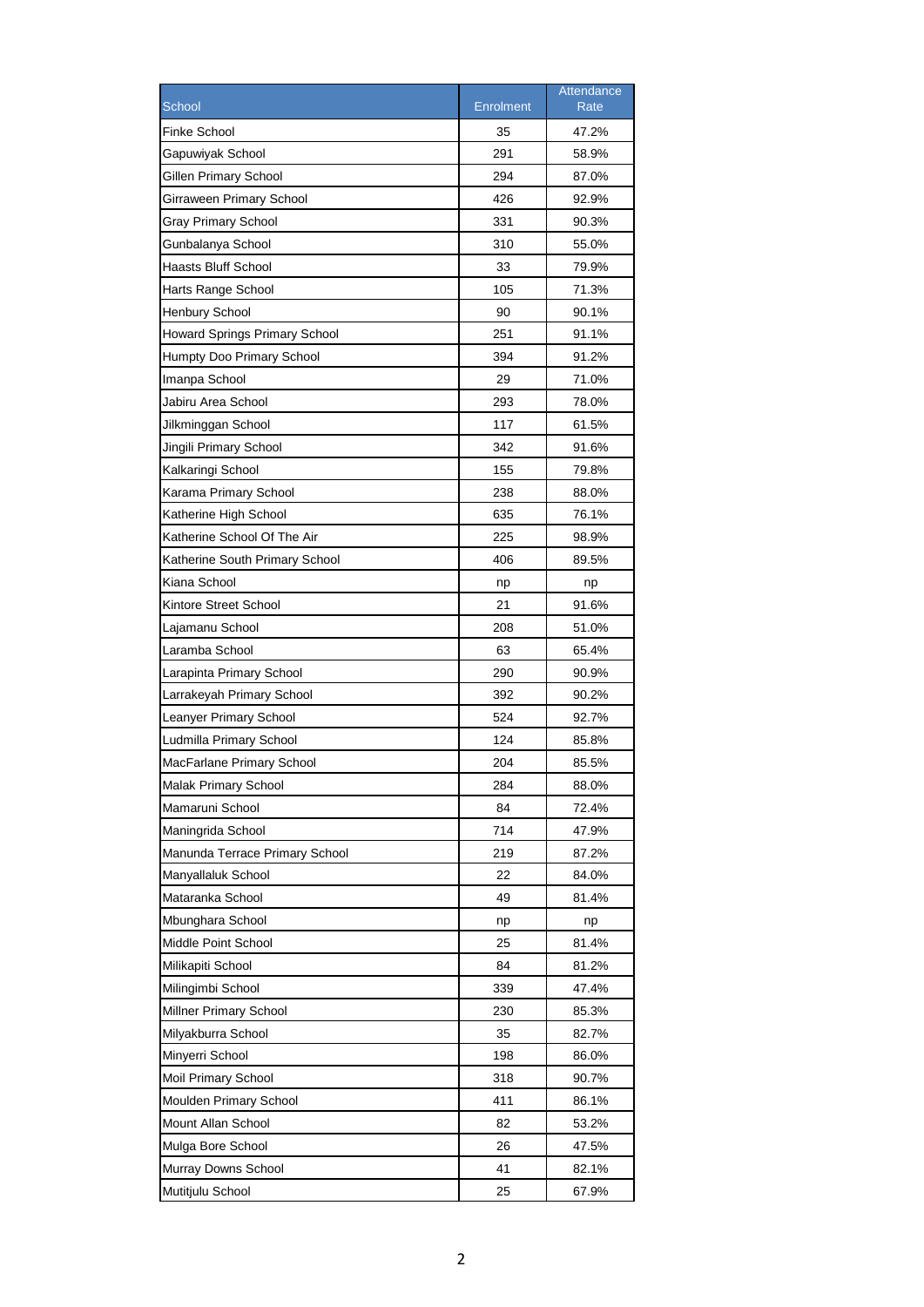|                                          |                  | Attendance |
|------------------------------------------|------------------|------------|
| School                                   | <b>Enrolment</b> | Rate       |
| Nakara Primary School                    | 492              | 93.3%      |
| Nemarluk School                          | 140              | 89.8%      |
| <b>Neutral Junction School</b>           | 17               | 71.7%      |
| Newcastle Waters School                  | 13               | 78.0%      |
| Nganambala School                        | 20               | 80.1%      |
| Nganmarriyanga School                    | 117              | 67.6%      |
| Ngukurr School                           | 322              | 67.6%      |
| Nhulunbuy High School                    | 251              | 88.6%      |
| Nhulunbuy Primary School                 | 577              | 89.7%      |
| Nightcliff Middle School                 | 223              | 89.4%      |
| <b>Nightcliff Primary School</b>         | 496              | 90.3%      |
| Northern Territory Open Education Centre | 444              | 100.0%     |
| Ntaria School                            | 156              | 58.3%      |
| Numbulwar School                         | 183              | 60.2%      |
| Nyirripi School                          | 53               | 44.4%      |
| <b>Palmerston Senior College</b>         | 502              | 84.1%      |
| Papunya School                           | 120              | 47.6%      |
| Parap Primary School                     | 497              | 94.4%      |
| Peppimenarti School                      | 47               | 90.5%      |
| Pigeon Hole School                       | 20               | 86.6%      |
| Pine Creek School                        | 52               | 74.9%      |
| Pularumpi School                         | 79               | 80.8%      |
| Ramingining School                       | 250              | 59.4%      |
| Robinson River School                    | 70               | 74.2%      |
| Rockhampton Downs School                 | np               | np         |
| Rosebery Middle School                   | 658              | 88.9%      |
| Rosebery Primary School                  | 434              | 93.0%      |
| Ross Park Primary School                 | 461              | 93.8%      |
| Sadadeen Primary School                  | 216              | 80.7%      |
| Sanderson Middle School                  | 402              | 88.9%      |
| Shepherdson College                      | 686              | 49.2%      |
| <b>Stirling School</b>                   | 23               | 47.2%      |
| <b>Stuart Park Primary School</b>        | 553              | 92.6%      |
| Taminmin College                         | 1005             | 89.0%      |
| Tennant Creek High School                | 181              | 70.1%      |
| <b>Tennant Creek Primary School</b>      | 428              | 74.1%      |
| <b>Timber Creek School</b>               | 71               | 84.6%      |
| <b>Tipperary Station School</b>          | np               | np         |
| Titjikala School                         | 22               | 53.3%      |
| <b>Tivendale School</b>                  | 45               | 100.0%     |
| Ti Tree School                           | 100              | 58.1%      |
| Urapunga School                          | 37               | 80.7%      |
| Wagaman Primary School                   | 310              | 90.1%      |
| Wallace Rockhole School                  | 21               | 69.1%      |
| Walungurru School                        | 63               | 74.4%      |
| Wanguri Primary School                   | 436              | 90.3%      |
| Warruwi School                           | 127              | 71.9%      |
| Watarrka School                          | np               | np         |